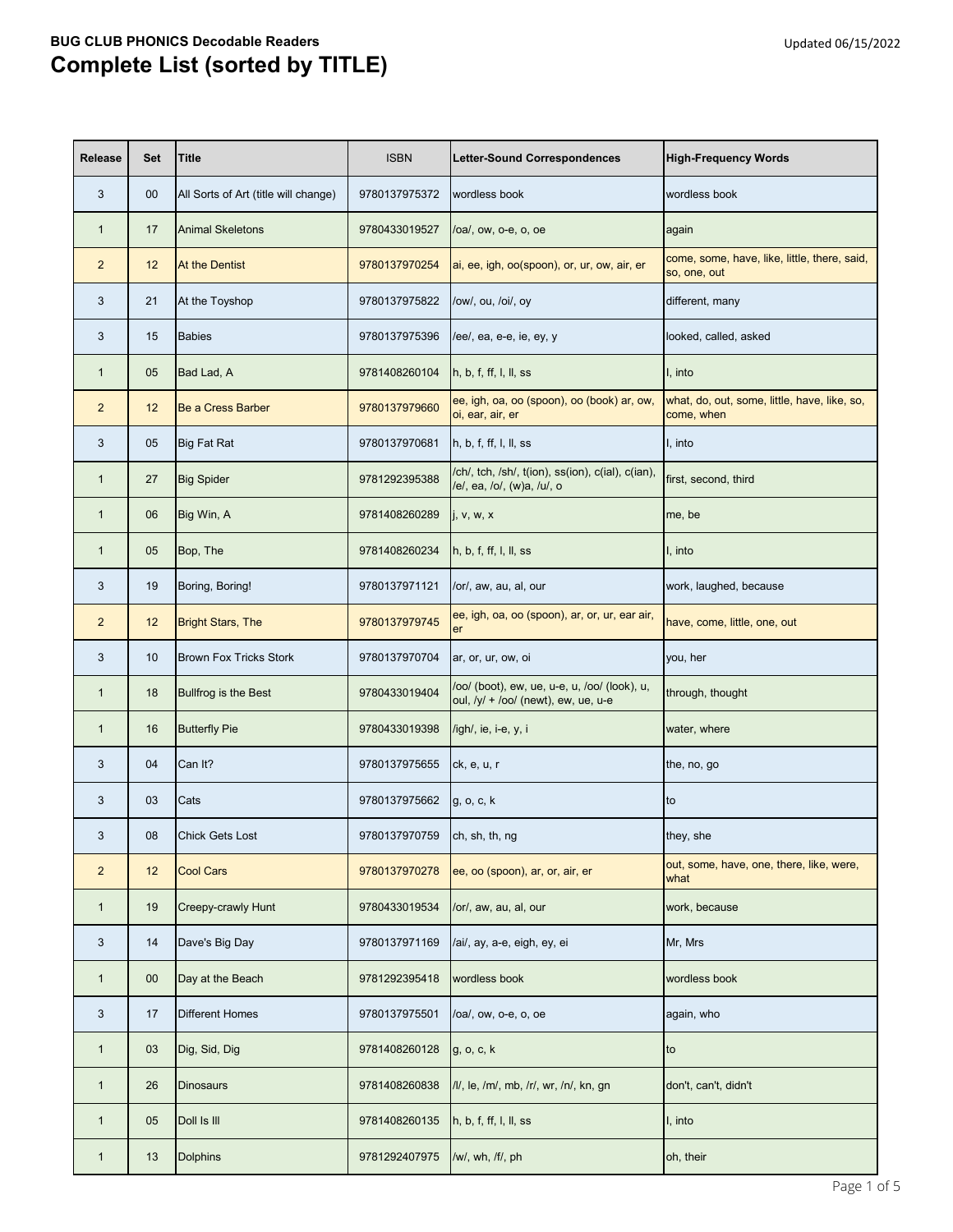| <b>Release</b> | <b>Set</b> | <b>Title</b>              | <b>ISBN</b>   | <b>Letter-Sound Correspondences</b>                                                 | <b>High-Frequency Words</b>                                                        |
|----------------|------------|---------------------------|---------------|-------------------------------------------------------------------------------------|------------------------------------------------------------------------------------|
| 3              | 24         | Dressed for the Job       | 9780137975945 | /s/, ce, c, sc, st, se                                                              | great, clothes                                                                     |
| $\overline{2}$ | 12         | <b>Drums</b>              | 9780137971466 | ee, oo (boom), ar, or, er                                                           | there, have, do, one, little                                                       |
| $\mathbf{1}$   | 11         | Eek! A Bug!               | 9781408260357 | ear, air, ure, er                                                                   | all, was                                                                           |
| $\overline{2}$ | 12         | <b>Elvis and the Junk</b> | 9780137970322 | ar, or, ow, ear, air, er                                                            | said, have, do, some, like, so, come,<br>were, little, there, one, when, out, what |
| $\mathbf{1}$   | 11         | Elvis and the Trip        | 9781292338798 | ear, air, er                                                                        | all, was                                                                           |
| $\overline{2}$ | 12         | <b>Fantastic Fish</b>     | 9780137970377 | ai, oa, oo (book), ar, or, ear, er                                                  | some, so, little, like, one, what, do, when,<br>comes, out                         |
| $\mathbf{1}$   | 16         | <b>Flying High</b>        | 9781408260852 | /igh/, ie, i-e, y, i                                                                | water, where                                                                       |
| $\mathbf{1}$   | 18         | <b>Follow the Clues</b>   | 9781408260869 | /oo/ (boot), ew, ue, u-e, u, /oo/ (look), u,<br>oul, /y/ + /oo/ (newt) ew, ue, u-e  | through, thought                                                                   |
| $\mathbf{1}$   | 07         | Fox & the Ducks           | 9781408260364 | y, z, zz, qu                                                                        | he, my                                                                             |
| 3              | 05         | <b>Get Fit</b>            | 9780137975686 | h, b, ff, ll, ss                                                                    | I, into                                                                            |
| 3              | 25         | Giant George & Robin      | 9780137971176 | /j/, ge, g, dge                                                                     | it's, I'm, I'll, I've                                                              |
| 3              | 09         | Go Fish!                  | 9780137970797 | ai, ee, igh, oa, oo (long), oo (short)                                              | we, are                                                                            |
| 3              | 23         | Go-Kart, Go!              | 9780137971183 | /c/, k, ck, ch                                                                      | one, two, once                                                                     |
| $\overline{2}$ | 12         | <b>Grans and Grandads</b> | 9780137975525 | ai, ee, igh, oa, er, oo (cool), ar, or, ow                                          | there, like, when, do, one, out, have, little                                      |
| 3              | 11 Hair    |                           | 9780137975839 | ear, air, ure, er                                                                   | all, was                                                                           |
| $\mathbf{1}$   | 22         | <b>Hairy Bears</b>        | 9781292395364 | /ear/, eer, ere, /air/, are, ear                                                    | eyes, friends                                                                      |
| $\mathbf{1}$   | 18         | <b>Hilltop Rescue</b>     | 9781292407906 | /oo/ (boot), ew, ue, u-e, u, /oo/ (look), u,<br>oul, $/y/ + /oo/$ (new) ew, ue, u-e | through, thought                                                                   |
| $\mathbf{1}$   | 23         | <b>Hungry Birds</b>       | 9780433019558 | /c/, k, ck, ch                                                                      | two, once                                                                          |
| $\mathbf{1}$   | 07         | Hunt, The                 | 9781408260609 | y, z, zz, qu                                                                        | he, my                                                                             |
| 3              | 10         | In the Dark               | 9780137971220 | ar, or, ur, ow, oi                                                                  | you, her                                                                           |
| $\mathbf{1}$   | 04         | In the Pit                | 9781408260142 | ck, e, u, r                                                                         | the, no, go                                                                        |
| 3              | 04         | Is It a Pet?              | 9780137975730 | ck, e, u, r                                                                         | the, no, go                                                                        |
| 3              | 07         | Is It Quick?              | 9780137975747 | y, z, zz, qu                                                                        | he, my                                                                             |
| 3              | 03         | It is a?                  | 9780137975754 | g, o, c, k                                                                          | to                                                                                 |
| $\mathbf{1}$   | 27         | Itch Factor, The          | 9781408260913 | /ch/, tch, /sh/, t(ion), ss(ion), c(ial), c(ian),<br>/e/, ea, /o/, (w)a, /u/, o     | first, second, third                                                               |
| $\mathbf{1}$   | 06         | Jack Gets A Pet           | 9781408260418 | j, v, w, x                                                                          | me, be                                                                             |
| $\mathbf{1}$   | 14         | <b>Jake's Dinner</b>      | 9781292407876 | /ai/, ay, a-e, eigh, ey                                                             | Mr, Mrs                                                                            |
| 3              | 14         | Jane and the Jay          | 9780137971251 | /ai/, ay, a-e, eigh, ey                                                             | Mr, Mrs                                                                            |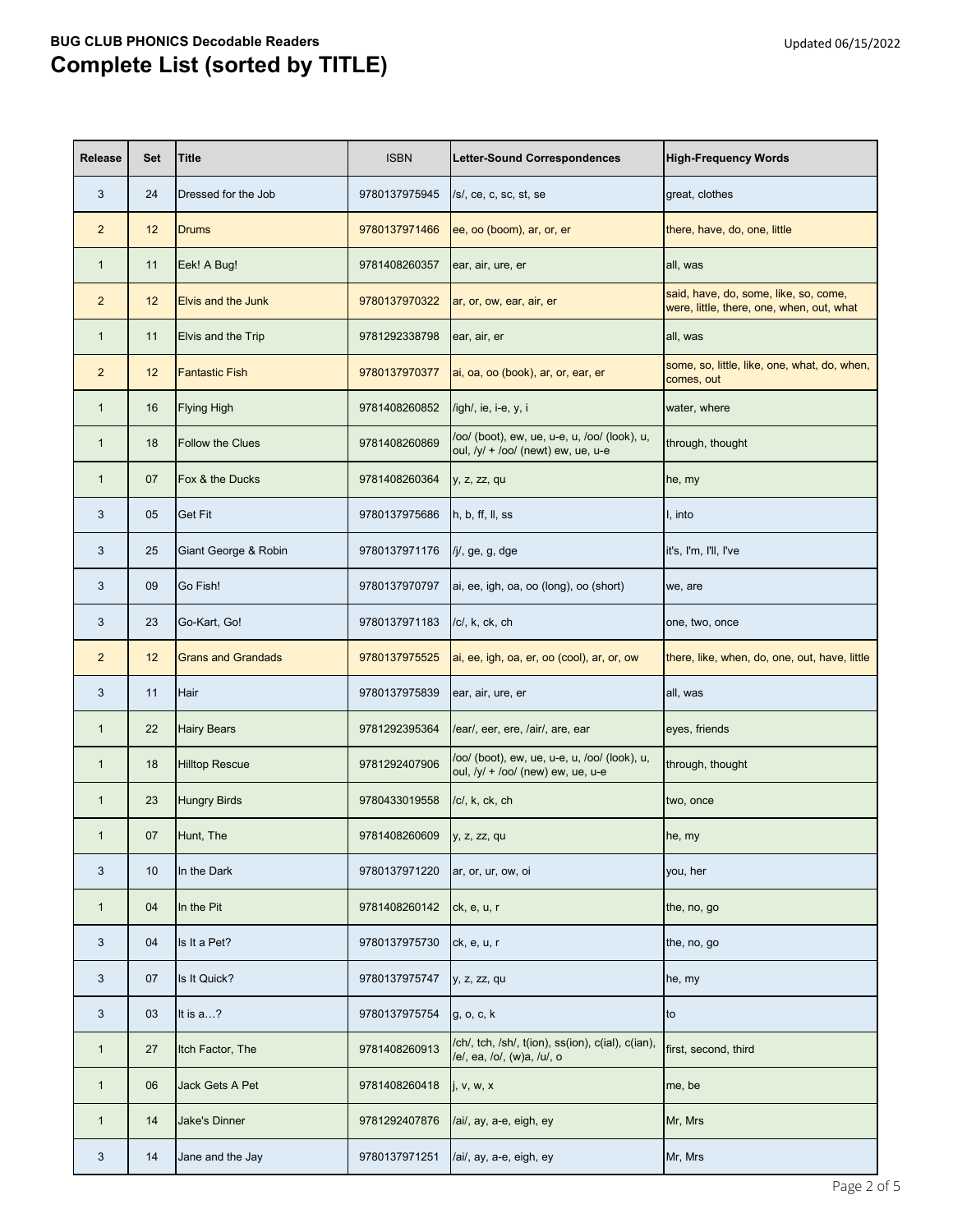| <b>Release</b> | <b>Set</b> | <b>Title</b>            | <b>ISBN</b>   | <b>Letter-Sound Correspondences</b>                                | <b>High-Frequency Words</b>                                             |
|----------------|------------|-------------------------|---------------|--------------------------------------------------------------------|-------------------------------------------------------------------------|
| $\overline{2}$ | 12         | Job for Jim, A          | 9780137970209 | ai, oo (spoon), oo (book), ar, or, ur, ow,<br>ear, air, er         | so, like, when, there, some                                             |
| $\mathbf 1$    | 24         | <b>Kat's Great Act</b>  | 9780433019435 | /s/, ce, c, st, se                                                 | great, clothes                                                          |
| $\mathbf 1$    | 13         | Keeping a Pet           | 9780433019503 | /w/, wh, /f/, ph                                                   | oh, their                                                               |
| 1              | 03         | <b>Kit and Dog</b>      | 9781408260166 | g, o, c, k                                                         | to                                                                      |
| 3              | 03         | Kit's Nap               | 9780137970926 | g, o, c, k                                                         | to                                                                      |
| $\overline{2}$ | 12         | Lara Helps Out          | 9780137979677 | ar, or, ee, oo (book), oo (spoon), igh, ow,<br>ear, er             | what, out, like, so, were, do, some, come,<br>there, little, have, said |
| 3              | 06         | Let's Rock              | 9780137970971 | j, v, w, x                                                         | me, be                                                                  |
| $\mathbf 1$    | 17         | Let's Set Up the Fair   | 9781292407890 | /oa/, ow, o-e, o, oe                                               | again, who                                                              |
| $\overline{2}$ | 12         | Letter from Halifax, A  | 9780137975600 | ai, ee, oa, oo (long), oo (short), ar, ur, ow,<br>ear, air, er     | there, when, were, little, one, out, some,<br>what, come, said          |
| $\overline{2}$ | 12         | Little Green Monster, A | 9780137979653 | ee, igh, oa, oo (book), ar, ur, ow, air, er                        | little, comes, said, there, what, do                                    |
| 1              | 25         | Madge & Beanstock       | 9781292395371 | $/j/$ , $g(e)$ , $g(i)$ , $g(y)$ , dge                             | it's, I'm, I'll, I've                                                   |
| $\overline{2}$ | 12         | <b>Maps and Us</b>      | 9780137975556 | ai, ee, igh, oo (look), oo (room), ar, or, ur,<br>ow, ear, air, er | like, little, when, there, out, one, some,<br>do, have, what            |
| 3              | 06         | Max's Box               | 9780137971008 | j, v, w, x                                                         | me, be                                                                  |
| 3              | 22         | <b>Meerkats</b>         | 9780137975860 | /ear/, eer, ere, /air/, are, ear                                   | eyes, friends                                                           |
| $\mathbf{1}$   | 09         | Meet Zinzan             |               | 9781408260432 ai, ee, igh, oa, oo (spoon), oo (book)               | we, are                                                                 |
| 3              | $01 - 02$  | Min and Dad             | 9780137975372 | s, a, t, p, i, n, m, d                                             | N/A                                                                     |
| 3              | 03         | Min and Dad on Top      | 9780137975457 | g, o, c, k                                                         | to                                                                      |
| $\mathbf{1}$   | $00\,$     | <b>Missing Button</b>   | 9781292395401 | wordless book                                                      | wordless book                                                           |
| 3              | 08         | <b>Mixing Muffins</b>   | 9780137971022 | ch, sh, th, ng                                                     | they, she                                                               |
| $\overline{2}$ | 12         | Monsters!               | 9780137970421 | ai, ee, oa, oo (spoon), oo (look), ar, ow,<br>ear, air, er         | out, said, do, what, there, come                                        |
| $\mathbf{1}$   | 18         | Moonsnoop, The          | 9781292395340 | /oo/ (spoon), ew ue, /(y)oo/ (few), u-e<br>/oo/ (book), oul, u     | through, thought                                                        |
| 3              | 08         | <b>Munching Lunch</b>   | 9780137971053 | ch, sh, th, ng                                                     | they, she                                                               |
| 3              | 10         | On the Farm             | 9780137975877 | ar, or, ur, ow, oi                                                 | you, her                                                                |
| 1              | 09         | On the Go               | 9780433019466 | ai, ee, igh, oa, oo (long), oo (short)                             | we, are                                                                 |
| 3              | 15         | On the Prairies         | 9780137975419 | /ee/, ea, e-e, ie, ey, y                                           | looked, called, asked                                                   |
| 3              | 09         | Pandas                  | 9780137975785 | ai, ee, igh, oa, oo (long), oo (short)                             | we, are                                                                 |
| $\mathbf{1}$   | 11         | Panther & Frog          | 9781408260500 | ear, air, ure, er                                                  | all, was                                                                |
| 3              | 05         | Pick It Up              | 9780137975815 | hbfffllss                                                          | I, into                                                                 |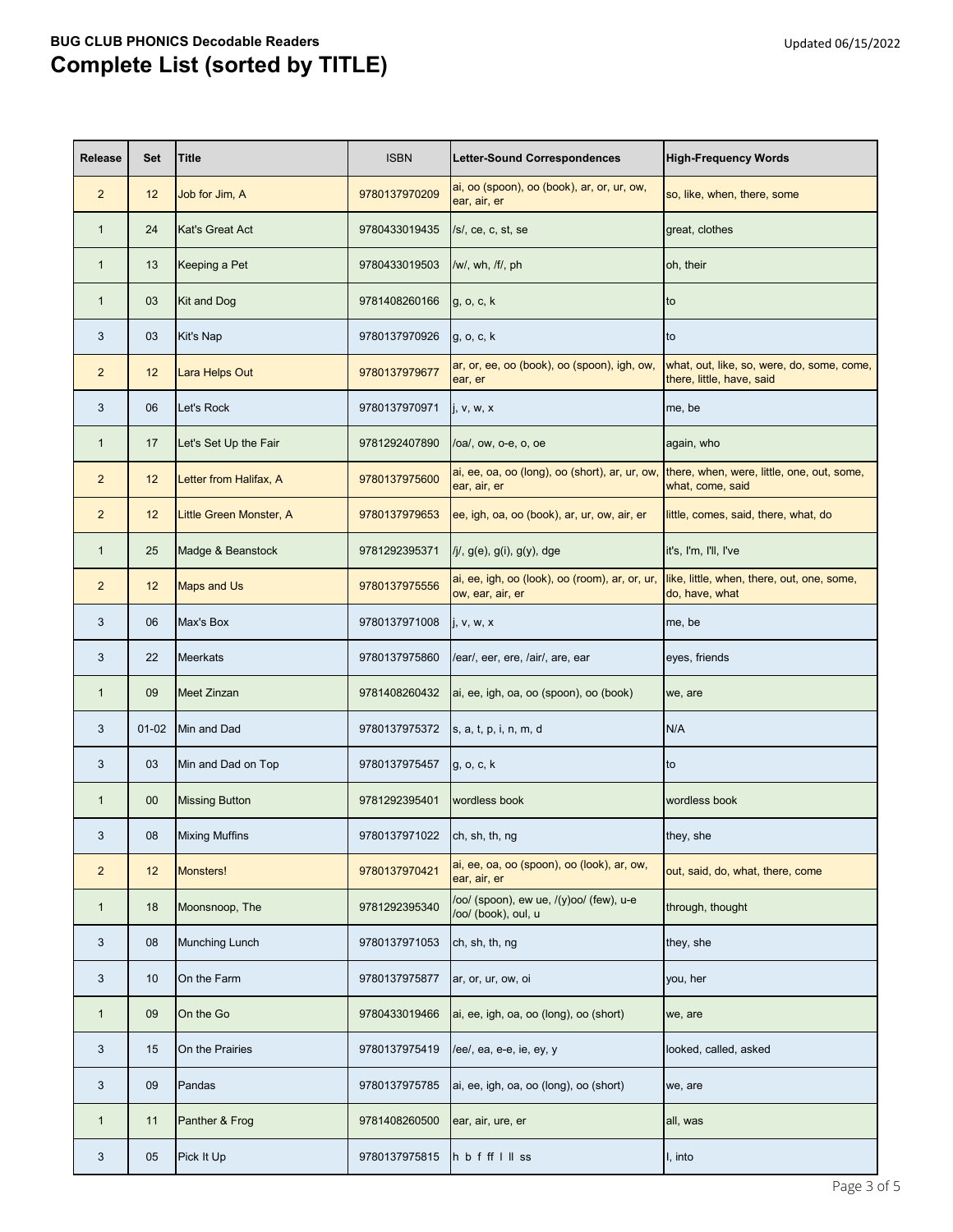| <b>Release</b> | <b>Set</b>      | <b>Title</b>               | <b>ISBN</b>   | Letter-Sound Correspondences                                                            | <b>High-Frequency Words</b>                                             |
|----------------|-----------------|----------------------------|---------------|-----------------------------------------------------------------------------------------|-------------------------------------------------------------------------|
| $\overline{2}$ | 12              | <b>Pompom Pets</b>         | 9780137970445 | ai, ee, ar, er, oo (spoon), oo (book)                                                   | do, have, like, little, out, so                                         |
| 3              | 26              | Purple Muncher, The        | 9780137971329 | /l/, le, /m/, mb, /r/, wr, /n/, kn, gn                                                  | don't, can't, didn't                                                    |
| $\mathbf{1}$   | 09              | Queen's Plan, The          | 9781408260616 | ai, ee, igh, oa, oo (long), oo (short)                                                  | we, are                                                                 |
| $\mathbf{1}$   | 07              | Quick! Quick! Quick!       | 9781408260517 | y, z, zz, qu                                                                            | he, my                                                                  |
| 3              | 27              | <b>Rabbits</b>             | 9780137971268 | /ch/, tch, /sh/, t(ion), c(ial), /e/, ea, /o/,<br>(w)a, /u/, o                          | first                                                                   |
| $\mathbf{1}$   | 09              | Rock-pooling               | 9781408260524 | ai, ee, igh, oa, oo (long), oo (short)                                                  | we, are                                                                 |
| $\mathbf{1}$   | 14              | Runaway Train, The         | 9780433019381 | /ai/, ay, a-e, eigh, ey                                                                 | Mr, Mrs                                                                 |
| $\mathbf{1}$   | 08              | <b>Sand Champ</b>          | 9781408260531 | ch, sh, th, ng                                                                          | they, she                                                               |
| $\overline{2}$ | 12              | <b>Sea Fishing</b>         | 9780137975952 | ee, igh, oa, oo (spoon), oo (book), or, ow,<br>er                                       | have, like, so do, some, come, there, little,<br>one, when, out         |
| $\overline{2}$ | 12              | Shark and Sunken Ship, The | 9780137970643 | igh, ee, oo (look),<br>ar, ur, or, oi, ow, er                                           | there, said, so, some, have, come, were,<br>little, when, out, what     |
| $\mathbf{1}$   | 08              | <b>Sharon and Flash</b>    | 9780433019343 | ch, sh, th, ng                                                                          | they, she                                                               |
| $\overline{2}$ | 12              | Sid & Boxer Pup            | 9780137970483 | ai, ee, oo (spoon), oo (book), ar, ow, oi, er said, have, there, little, one, when, out |                                                                         |
| 3              | 22              | Sid & Scarecrow Dare       | 9780137971305 | /ear/, eer, ere, /air/, are, ear                                                        | eyes, friends                                                           |
| $\mathbf{1}$   | 04              | Sid and Duck               | 9781408260180 | ck, e, u, r                                                                             | the, no, go                                                             |
| $\overline{c}$ | 12 <sup>°</sup> | Sid and the Haircut        | 9780137970551 | ai, ee, oo (spoon), oo (book), ar, or, ow,<br>ear, air, er                              | some, said, out, were, there, so, do, like,<br>what, have, come, little |
| 3              | 07              | Sid and Zak                | 9780137971060 | y, z, zz, qu                                                                            | he, my                                                                  |
| $\mathbf{1}$   | $01 - 02$       | Sid Did It                 | 9781408260197 | s, a, t, p, i, n, m, d                                                                  | N/A                                                                     |
| $\mathbf{1}$   | 06              | Sid Is Sick                | 9781408260562 | j, v, w, x                                                                              | me, be                                                                  |
| $\mathbf{1}$   | 04              | Sid's Pet Rat              | 9781408260210 | ck, e, u, r                                                                             | the, no, go                                                             |
| $\mathbf{1}$   | $01-02$         | Sid's Pit                  | 9781408260227 | s, a, t, p, i, n, m, d                                                                  | N/A                                                                     |
| $\mathbf{1}$   | 07              | Slip, Slap, Slop!          | 9781408260586 | y, z, zz, qu                                                                            | he, my                                                                  |
| $\overline{2}$ | 12              | <b>Snails</b>              | 9780137979714 | ai, ee, ar, ur, ow, er, oo (spoon), oo<br>(book)                                        | have, like, do, some, come, little, one,<br>when, out                   |
| $\mathbf{1}$   | 17              | Snow Monster, The          | 9781408260920 | /oa/, ow, o-e, o, oe                                                                    | again, who                                                              |
| $\mathbf{1}$   | 06              | <b>Stan and Vick</b>       | 9780433019336 | j, v, w, x                                                                              | me, be                                                                  |
| $\mathbf{1}$   | 15              | <b>Staying In</b>          | 9781292407913 | /ee/, ea, e-e, ie, ey, y                                                                | looked, asked, called                                                   |
| $\mathbf{1}$   | 11              | <b>Summer Storm</b>        | 9781408260593 | ear, air, ure, er                                                                       | all, was                                                                |
| 3              | 20              | Sunflowers                 | 9780137971312 | /ur/, ir, er, ear                                                                       | thirty, thirteen, Thursday, Saturday                                    |
| $\mathbf{1}$   | 15              | Sunny Days, Rainy Days     | 9780433019510 | /ee/, ea, e-e, ie, ey, y                                                                | called                                                                  |